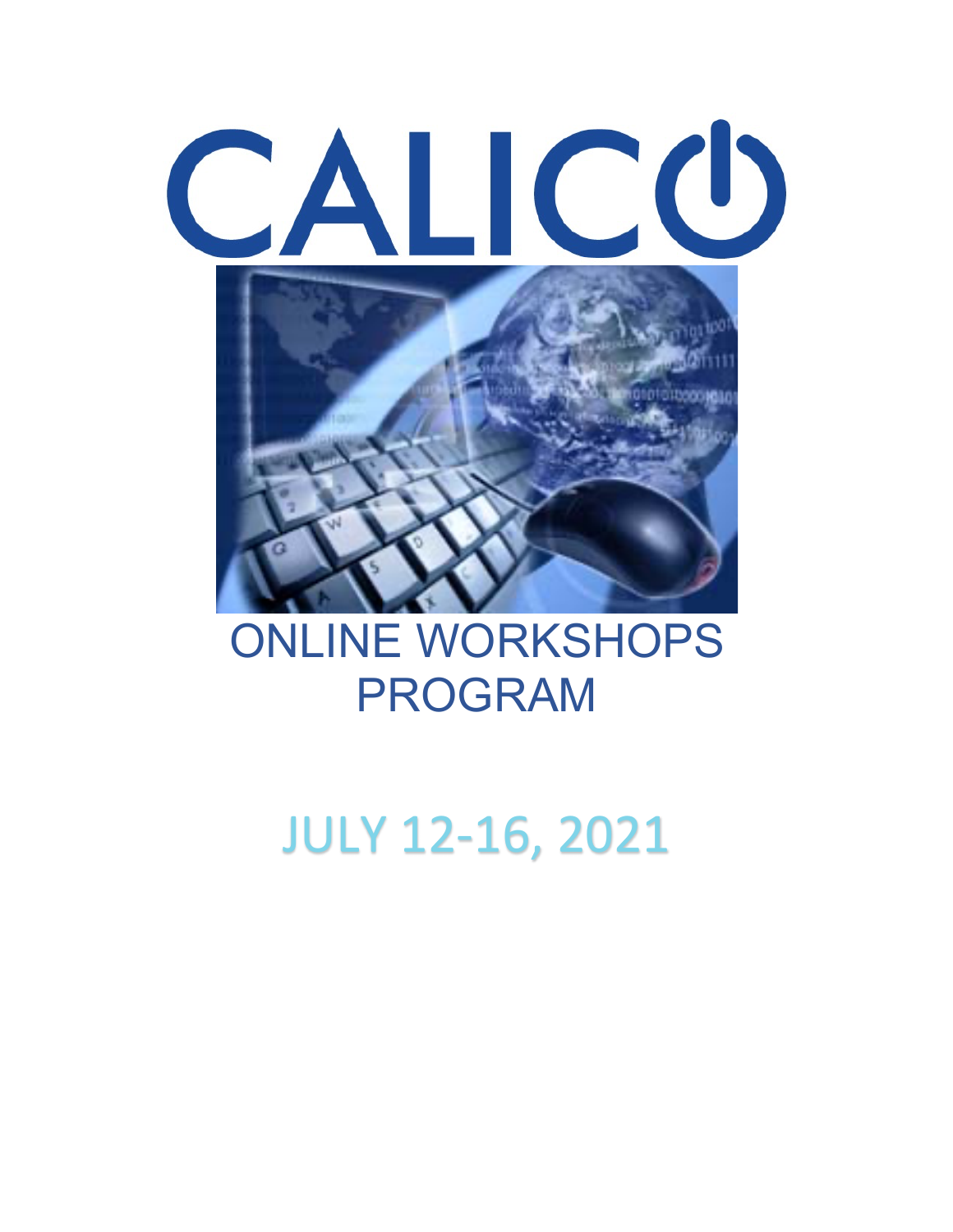# Monday, July 12

#### **Developing Online Language Skills for the Post-pandemic Classroom**

9:00 am - 12:00 pm CDT

#### **Leaders: Ursula Stickler and Martina Emk**e

In the workshop we will discuss your (training) needs as teachers/teacher trainers regarding the use of ICTs (Information and Communication Technologies) in the language classroom. We will also explore activities that you can use in your classroom, reflect on techniques for achieving sustainability of results related to the integration of ICT tools in language teaching, and share experiences and ideas for teachers and teacher trainers. Participants will be encouraged to work together on interactive and collaborative tasks. The workshop is linked to the work of the ICT-REV project (http://ict-rev.ecml.at/) and based on the Developing Online Teaching Skills project (DOTS, http://dots.ecml.at/).

#### **Exploring Instructional Possibilities of Immersive VR with Oculus Quest 2/GO and WANDER**

9:00 am – 12:00 pm CDT

#### **Leaders: Kazumi Hatasa and Samet Baydar**

The objective of this workshop is to explore instructional possibilities of Immersive VR, using Oculus Quest2 (or GO) and app called WANDER. WANDER is a commercial app (\$10) designed to provide virtual travel by converting Google Street View in 360 degree VR images. You will first learn basic operations of Oculus VR headset and how to navigate in WANDER. Then, several instructional applications (group travel, local presentations) are presented to help participants develop their own task-based activities. Participants must have an access to Oculus Quest2 (or GO) and WANDER. No computer programming skills are necessary.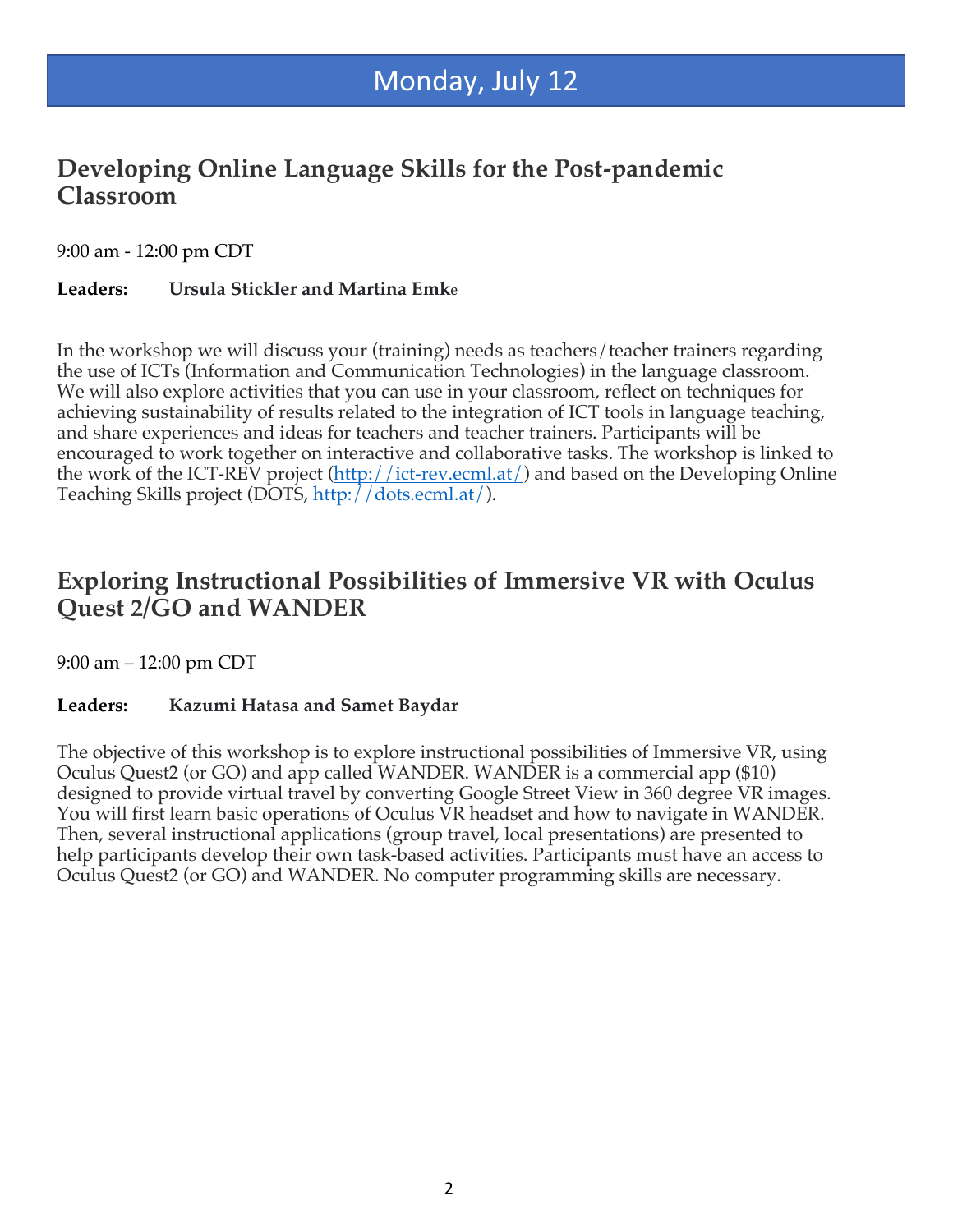## Tuesday, July 13

#### **How to Gamify A Classroom Activity**

8:30 am - 11:30 am CDT

#### **Leaders: Yaniv Oded and Ilknur Oded**

The use of games is rapidly growing in education. According to Johnson et. al. (2014), the average age of today's gamers is 30 and over 68% of these gamers are 18 years or older indicating that learners in this age group are more receptive to gamified activities in the classroom. This workshop will introduce strategies to gamify classroom activities that can help us enhance learner engagement. Presenters will demonstrate how to integrate elements of the Gamification Design Model (GAFCC) using Challenge Board, Quizziz, and SmartBoard Games. Participants will be provided with a step-by step guide and plenty of hand-on practice.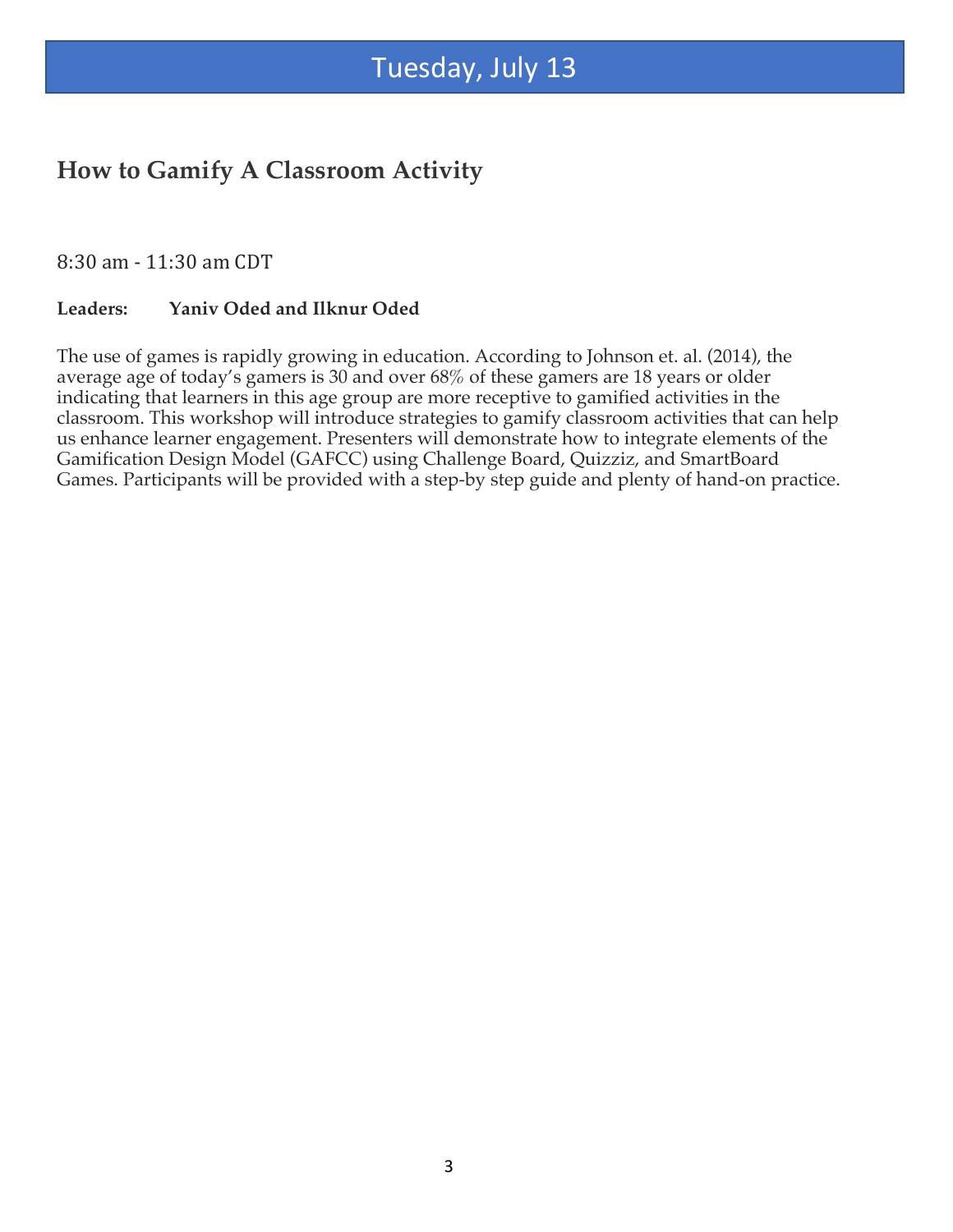# Wednesday, July 14

#### **Bridging Activities with Reddit for L2 Writers: Vocabulary, Genre Knowledge and Rhetorical Awareness**

1:00 pm - 4:00 pm CDT

#### **Leader: Eva Jin**

This workshop introduces Reddit, an interest-driven platform as a site for bridging activities (Thorne & Reinhardt, 2008) to happen, invites participants to re-envision how to tap into intermediate-advanced English language learners' personal interest to promote language learning in the digital wilds (Sauro & Zourou, 2019). I will show how a language classroom can be re-conceptualized as a "workshop" to promote students' vocabulary development, nurture students' genre knowledge and rhetorical awareness, support and mentor students' participation in their self-chosen digital wilds. Participants will develop an initial, experimental lesson plan with Reddit that could be implemented in their own contexts based on the bridging activity model.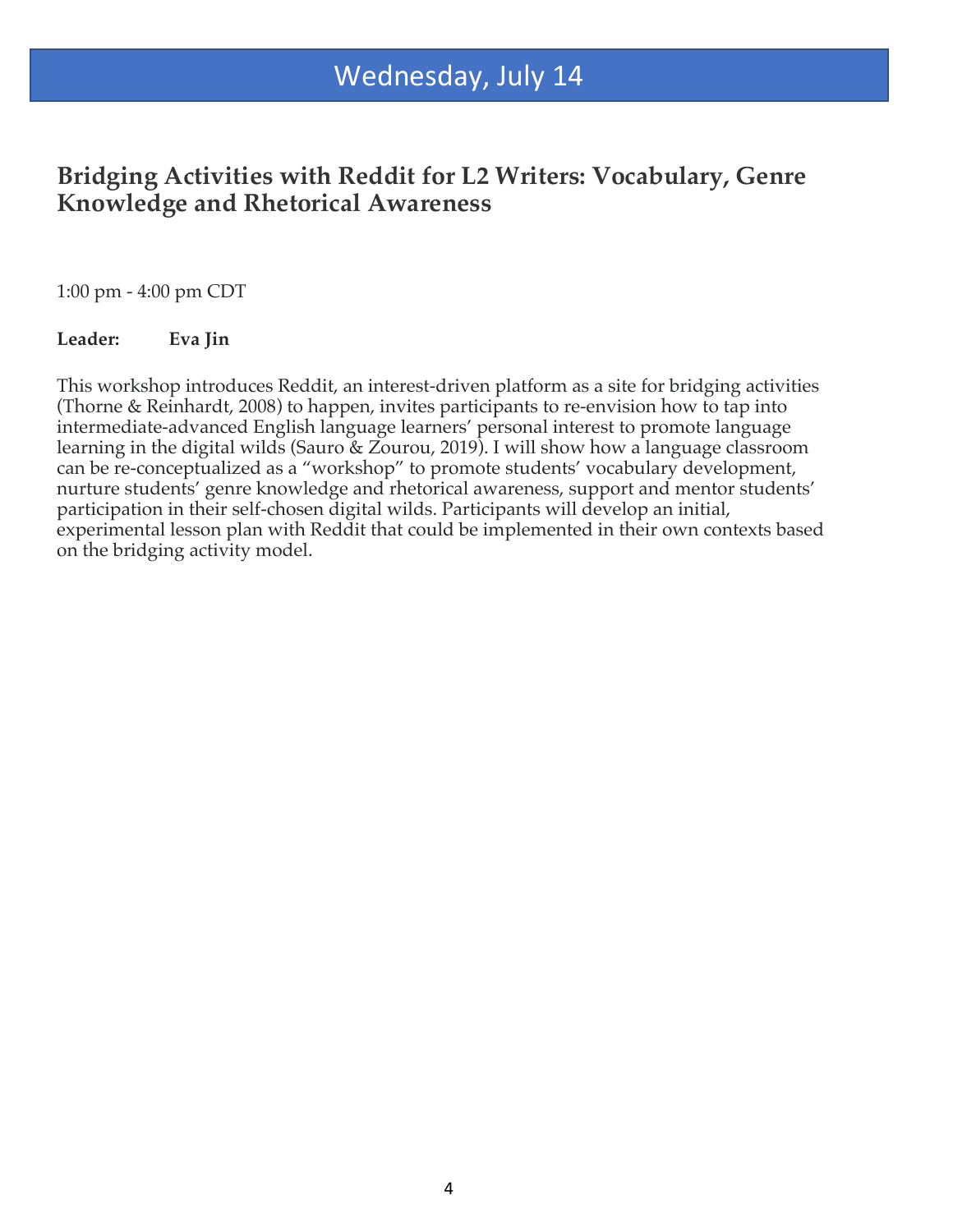# Thursday, July 15

### **Virtual Reality: Immersion, Exploration, and Creation of VR Spaces**

9:00 am - 12:00 pm CDT

#### **Leaders: Tricia Thrasher and Randall Sadler**

This workshop will begin with a short overview of 7 VR spaces that the workshop leaders examined in a research study involving 30 future and current language educators. These spaces range from ones that are aimed at younger users (e.g. VRChat) to those aimed at a wider audience (e.g. Altspace) to one aimed at the elderly (e.g. Alcove). After an overview by the workshop leaders, participants will explore a subset of the VR spaces with partners via guided exploration with questions and tasks to complete. Participants will then share their experiences and pedagogical suggestions.

### **Designing a Digital Escape Room for Education**

1:00 pm - 4:00 pm CDT

#### **Leader: Jendra Elbek**

Imagine being immersed in a forest, a submarine, or a museum while you hunt for clues and solve puzzles with a team of interesting characters to learn a new language. With a digital escape room for education (DERE), you can! Learn how to use an immersive web application where you can upload 360 degree imagery, create hidden puzzles and locks, and deliver an engaging experience for your language learning students.